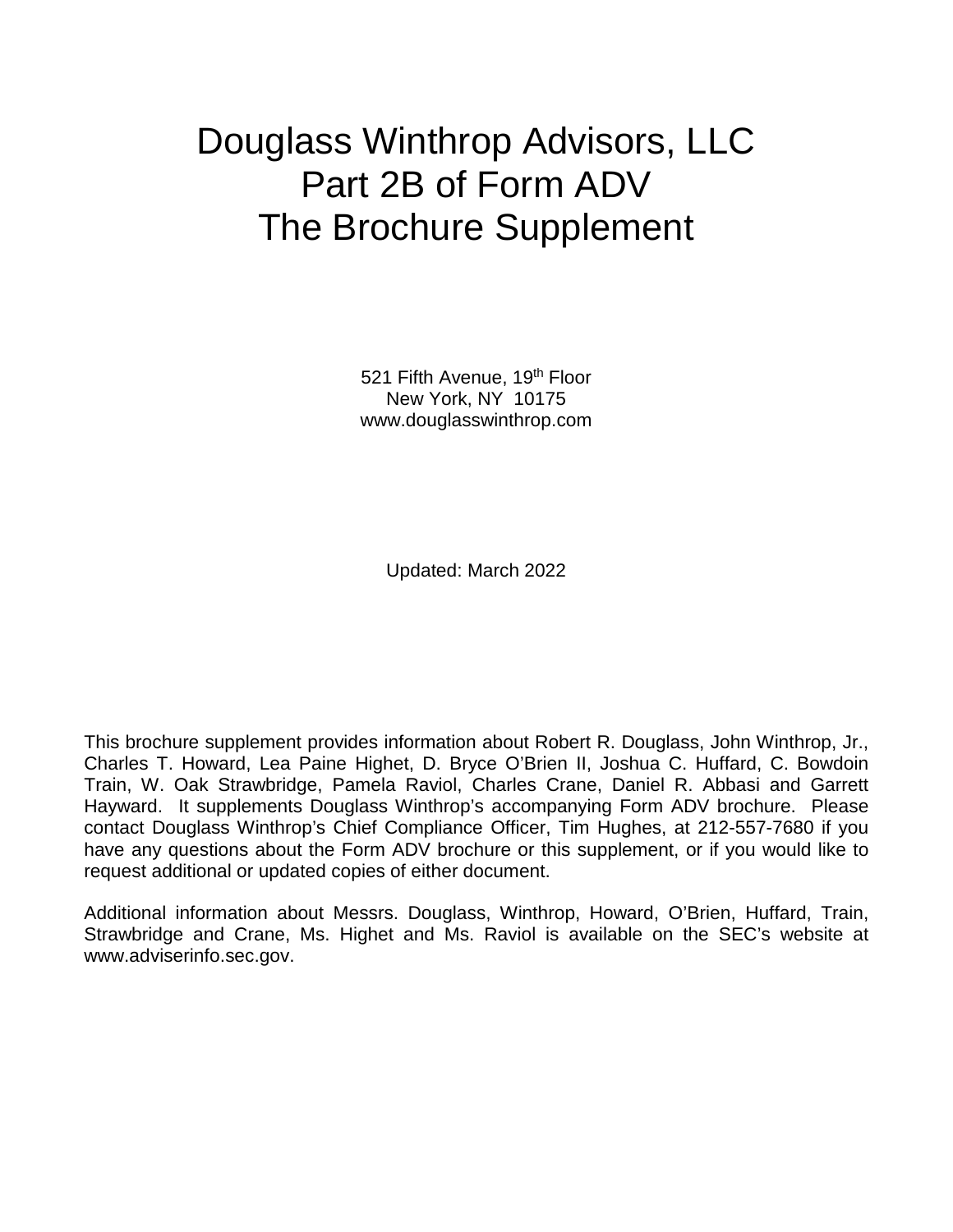# **INFORMATION ABOUT PRINCIPALS/PORTFOLIO MANAGERS**

# **Robert R. Douglass, Jr.**

# **Educational Background and Business Experience**

Robert R. Douglass, Jr., born 1964, received an MBA from the Amos Tuck School of Business Administration in 1991, an MSc. from the London School of Economics in 1989, and a BA from Dartmouth College in 1986. Previous to founding our firm in 2000, he was a Managing Director at Morgens, Waterfall, Vintiadis & Company (MWV) in New York City from February 1998 through September 1999, where he managed proprietary equity partnerships. Prior to MWV, Robert was a Managing Director with Trainer, Wortham & Company (TW) in New York City from August 1994 through January 1998, where he managed growth equities for high net worth individuals and the Trainer, Wortham Emerging Growth Fund. Prior to TW, he was affiliated with Warburg, Pincus Counsellors and Salomon Brothers Inc in New York City.

#### **Disciplinary Information**

There are no legal or disciplinary events associated with Mr. Douglass.

#### **Other Business Activities**

Mr. Douglass is not currently engaged in any other investment related business or occupation. In addition, Mr. Douglass is not currently engaged in any other business activity or occupation which involves a substantial amount of his time or from which he earns a substantial income.

#### **Additional Compensation**

There are no additional compensations to Mr. Douglass for providing advisory service.

#### **Supervision**

Robert Douglass, Jay Winthrop, Charles Howard, Lea Paine Highet, Bryce O'Brien, Josh Huffard, Bowdy Train, Oak Strawbridge, Charles Crane, Pam Raviol, Mary Kush, Jeff Muscatello, Garrett Hayward and Tim Hughes function collectively and cooperatively as principals and owners of DWA, and Messrs. Winthrop, Howard, O'Brien, Huffard, Train, Strawbridge, Crane, Abbasi and Hayward serve as portfolio managers, as does Pam Raviol. As such, the supervision of their investing activities for their clients involves peer association among themselves and is subject to defined behavior in DWA's Code of Ethics to which they attest fidelity.

The Chief Compliance Officer (CCO) is responsible for the monitoring, oversight and supervision for all principals, employees and other covered persons as defined in DWA's Compliance Manual and Code of Ethics. Pursuant to DWA's Code of Ethics, all personal securities transactions must be approved in advance by the CCO or the Assistant Compliance Officer (ACO).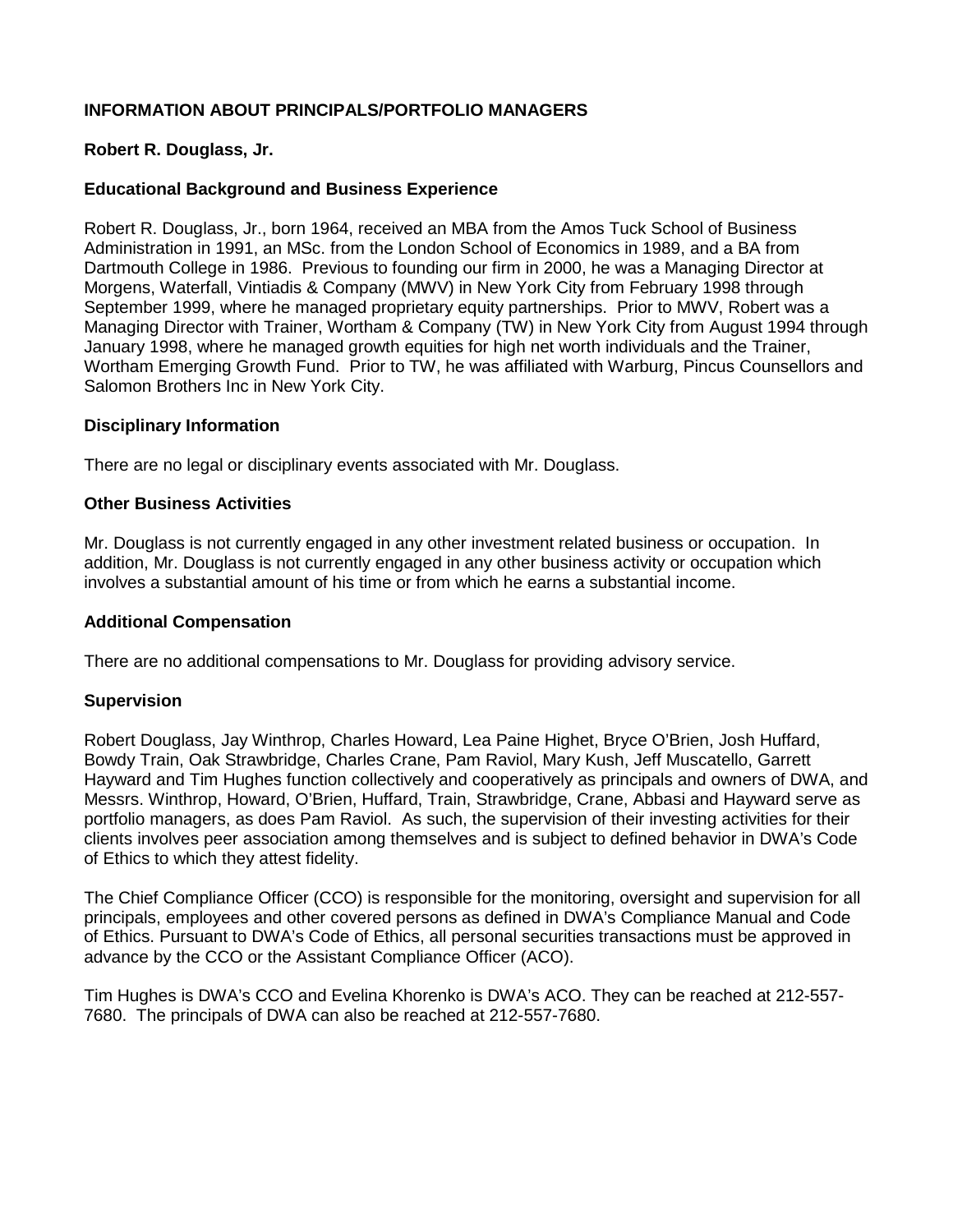# **John Winthrop, Jr.**

# **Educational Background and Business Experience**

John Winthrop, Jr., born 1964, received an MBA from the Harvard Business School in 1992, and an AB from Harvard College in 1986. Previous to founding our firm in 2000, he was a Vice President in the Mergers and Acquisitions group at Chase Securities Inc, a division of JPMorgan Chase in New York City from 1995 to 1999, where he provided strategic advice to companies in the technology, media and financial services industries. He also worked at Hambrecht & Quist LLC in New York City from 1993 to 1994.

#### **Disciplinary Information**

There are no legal or disciplinary events associated with Mr. Winthrop.

# **Other Business Activities**

Mr. Winthrop serves on the Board of Directors of The Conservation Fund. He is not currently engaged in any investment related business or occupation other than DWA. Mr. Winthrop is not currently engaged in any other business activity or occupation which involves a substantial amount of his time or from which he earns a substantial income.

# **Additional Compensation**

There are no additional compensations to Mr. Winthrop for providing advisory service.

## **Supervision**

Robert Douglass, Jay Winthrop, Charles Howard, Lea Paine Highet, Bryce O'Brien, Josh Huffard, Bowdy Train, Oak Strawbridge, Charles Crane, Pam Raviol, Mary Kush, Jeff Muscatello, Garrett Hayward and Tim Hughes function collectively and cooperatively as principals and owners of DWA, and Messrs. Winthrop, Howard, O'Brien, Huffard, Train, Strawbridge, Crane, Abbasi and Hayward serve as portfolio managers, as does Pam Raviol. As such, the supervision of their investing activities for their clients involves peer association among themselves and is subject to defined behavior in DWA's Code of Ethics to which they attest fidelity.

The Chief Compliance Officer (CCO) is responsible for the monitoring, oversight and supervision for all principals, employees and other covered persons as defined in DWA's Compliance Manual and Code of Ethics. Pursuant to DWA's Code of Ethics, all personal securities transactions must be approved in advance by the CCO or the Assistant Compliance Officer (ACO).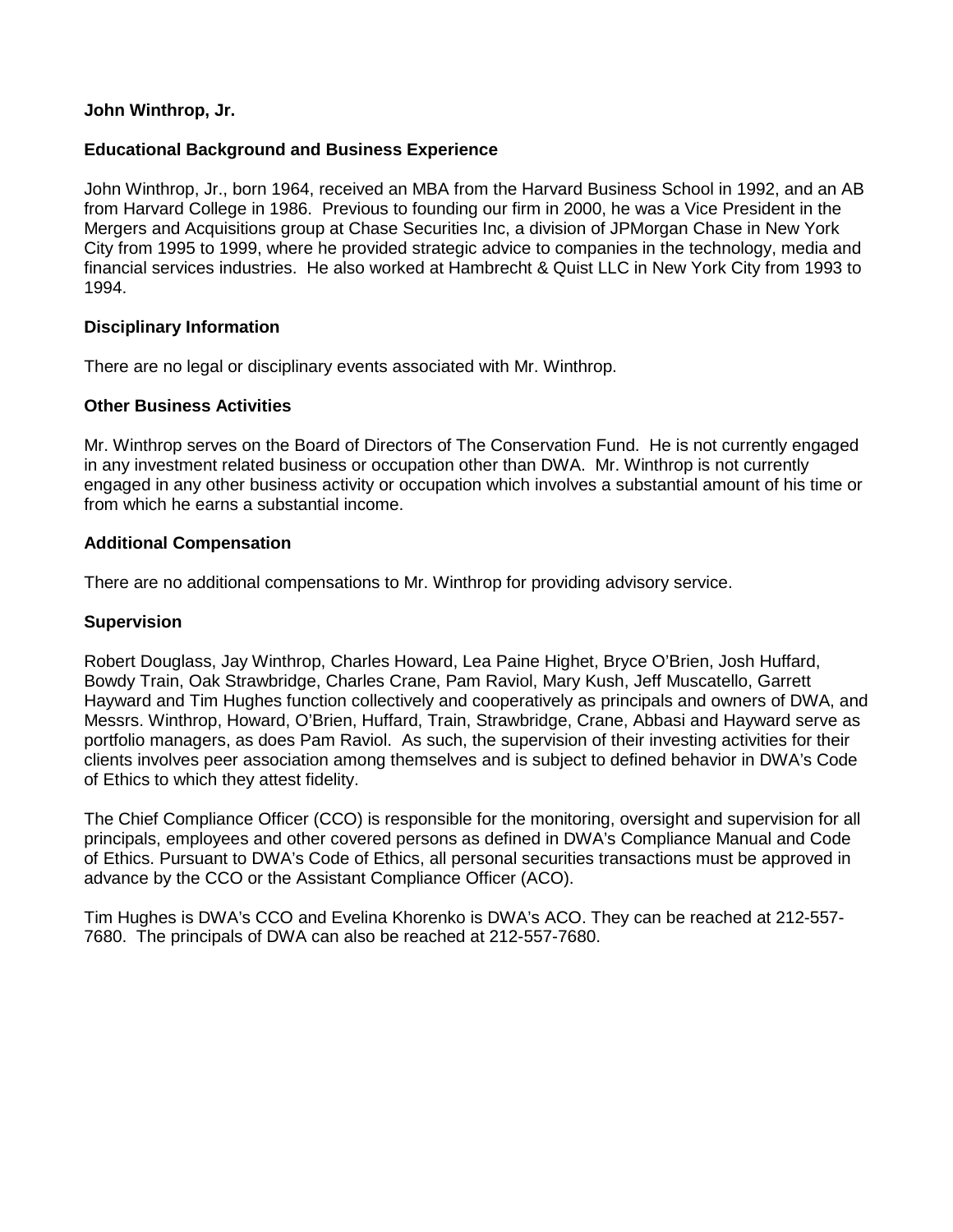# **Charles T. Howard**

## **Educational Background and Business Experience**

Charles T. Howard, born 1967, received an AB from Boston University in 1989. Previous to joining our firm in 2003, he was a partner and investment manager with Forstmann-Leff Associates in New York City from July 1990 through June 2003, where he was an analyst and managed an equity hedge fund. He also worked at Benton, Corcoran, Lieb, a specialist firm on the New York Stock Exchange, from September 1989 through May 1990.

#### **Disciplinary Information**

There are no legal or disciplinary events associated with Mr. Howard.

#### **Other Business Activities**

Mr. Howard serves on the Board of Directors of the Checkerboard Film Foundation and the Tuckernuck Land Trust. He is not currently engaged in any investment related business or occupation other than DWA. Mr. Howard is not currently engaged in any other business activity or occupation which involves a substantial amount of his time or from which he earns a substantial income.

#### **Additional Compensation**

There are no additional compensations to Mr. Howard for providing advisory service.

#### **Supervision**

Robert Douglass, Jay Winthrop, Charles Howard, Lea Paine Highet, Bryce O'Brien, Josh Huffard, Bowdy Train, Oak Strawbridge, Charles Crane, Pam Raviol, Mary Kush, Jeff Muscatello, Garrett Hayward and Tim Hughes function collectively and cooperatively as principals and owners of DWA, and Messrs. Winthrop, Howard, O'Brien, Huffard, Train, Strawbridge, Crane, Abbasi and Hayward serve as portfolio managers, as does Pam Raviol. As such, the supervision of their investing activities for their clients involves peer association among themselves and is subject to defined behavior in DWA's Code of Ethics to which they attest fidelity.

The Chief Compliance Officer (CCO) is responsible for the monitoring, oversight and supervision for all principals, employees and other covered persons as defined in DWA's Compliance Manual and Code of Ethics. Pursuant to DWA's Code of Ethics, all personal securities transactions must be approved in advance by the CCO or the Assistant Compliance Officer (ACO).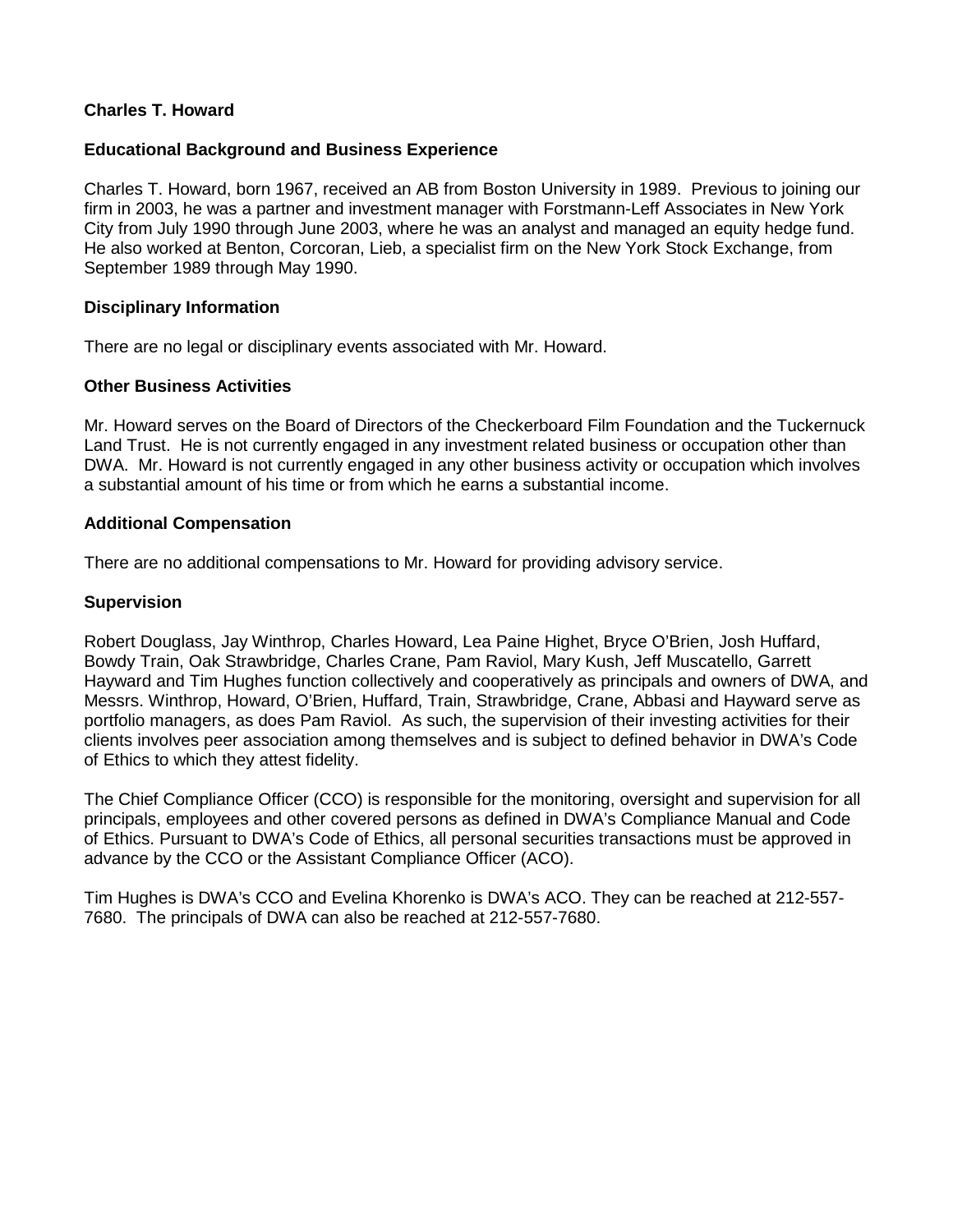# **Lea Paine Highet**

## **Educational Background and Business Experience**

Lea Paine Highet, born 1966, received an AB from Harvard College in 1988. Lea received her CERTIFIED FINANCIAL PLANNER™ certification in 1994. Previous to joining our firm in 2005, she was Marketing Director for Hovey Youngman Associates in New York City from September 1996 through November 2003. Prior to Hovey Youngman, she was a Vice President in the Private Banking Group at U.S. Trust Company in New York City from September 1994 through October 1995 and from September 1988 through June 1992, where she served as a trust and custody specialist for high net worth individuals and families. From September 1992 through June 1994, she worked in the Radcliffe Alumnae Office in Cambridge, MA, where she served as an Alumnae Officer.

#### **Disciplinary Information**

There are no legal or disciplinary events associated with Ms. Highet.

#### **Other Business Activities**

Ms. Highet serves on the Board of Directors of NYC Outward Bound Schools, the Open Space Institute, the Adirondack Foundation, the Adirondack Council, the Coby Foundation and the Paine Memorial Library. She is not currently engaged in any investment related business or occupation other than DWA. Ms. Highet is not currently engaged in any other business activity or occupation which involves a substantial amount of her time or from which she earns a substantial income.

#### **Additional Compensation**

There are no additional compensations to Ms. Highet for providing advisory service.

#### **Supervision**

.

Robert Douglass, Jay Winthrop, Charles Howard, Lea Paine Highet, Bryce O'Brien, Josh Huffard, Bowdy Train, Oak Strawbridge, Charles Crane, Pam Raviol, Mary Kush, Jeff Muscatello, Garrett Hayward and Tim Hughes function collectively and cooperatively as principals and owners of DWA, and Messrs. Winthrop, Howard, O'Brien, Huffard, Train, Strawbridge, Crane, Abbasi and Hayward serve as portfolio managers, as does Pam Raviol. As such, the supervision of their investing activities for their clients involves peer association among themselves and is subject to defined behavior in DWA's Code of Ethics to which they attest fidelity.

The Chief Compliance Officer (CCO) is responsible for the monitoring, oversight and supervision for all principals, employees and other covered persons as defined in DWA's Compliance Manual and Code of Ethics. Pursuant to DWA's Code of Ethics, all personal securities transactions must be approved in advance by the CCO or the Assistant Compliance Officer (ACO).

Certified Financial Planner Board of Standards Inc. owns the certification marks CFP®, CERTIFIED FINANCIAL PLANNER™ and CFP® (with flame design) in the U.S., which it awards to individuals who successfully complete CFP Board's initial and ongoing certification requirements which includes a comprehensive CFP Certification Examination and Fitness Standards. In addition, CFP's must abide by the Board's Code of Ethics and Professional Responsibility. Rules of Conduct and comply with the Financial Planning Practice Standards. CFP requirements are a bachelor's degree (or higher) from an accredited college or university, and 3 years of full-time personal financial planning experience. A renewal program of thirty hours of course work every 2 years is also required.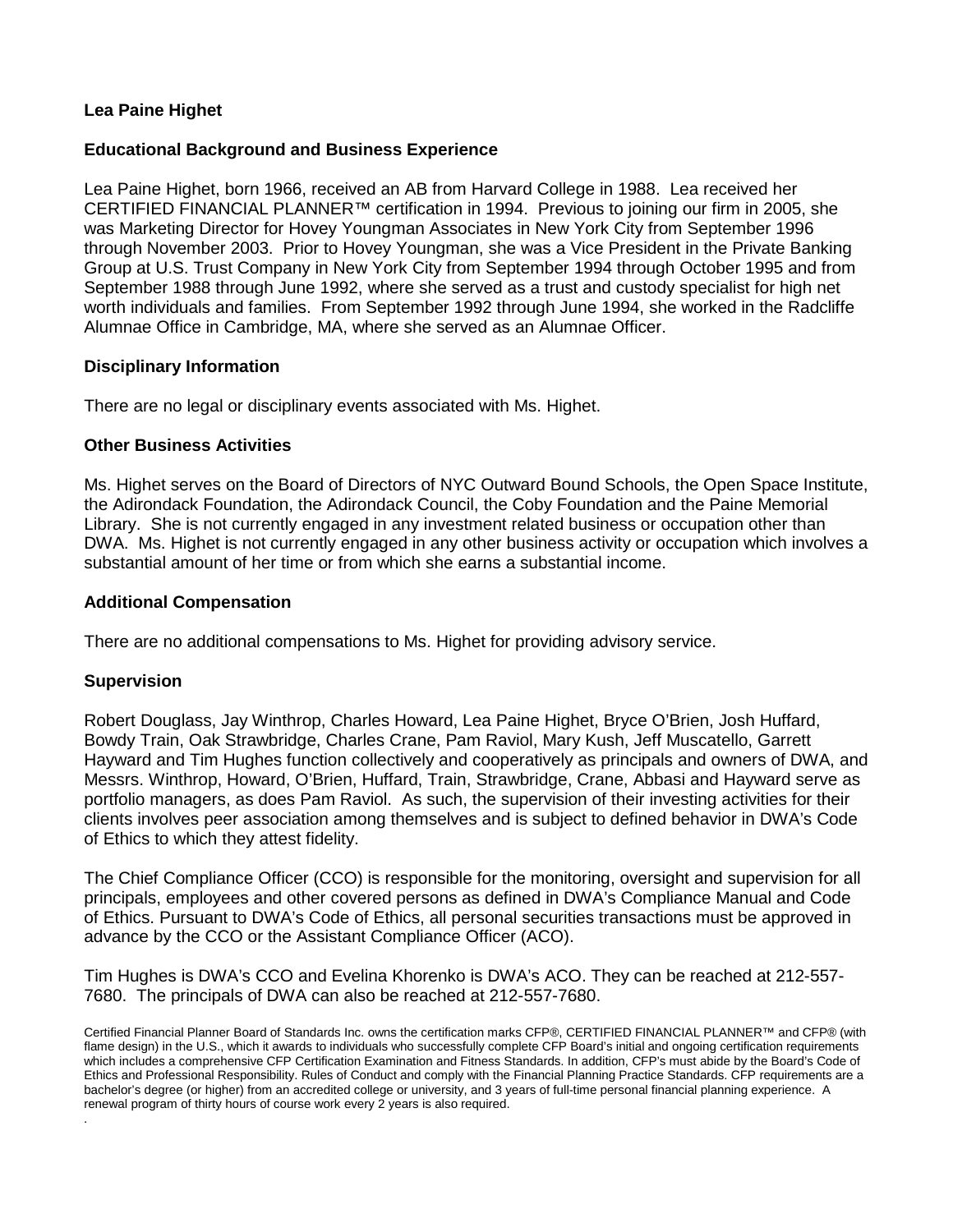# **D. Bryce O'Brien II**

# **Educational Background and Business Experience**

D. Bryce O'Brien II, born 1971, received an MBA from the McDonough School for Business at Georgetown University in 2001, and a BS from the University of Vermont in 1994. Previous to joining our firm in 2010, he was a senior portfolio manager at Nicholas Advisors, Inc. (NAI) in New York City from May 2002 through July 2010, where he was responsible for asset allocation and manager selection. Prior to NAI, he worked at Lazard Frères Asset Management in New York City from May 1997 through September 1999, where he was an analyst in the fixed income group.

# **Disciplinary Information**

There are no legal or disciplinary events associated with Mr. O'Brien.

# **Other Business Activities**

Mr. O'Brien serves on the Board of Directors of Rippowam Cisqua School, Glynwood Farm, Wave Hill and Palisades Park Conservancy. He is also a Commissioner and Treasurer of the Palisades Interstate Park Commission. He receives no compensation from any of these positions. Mr. O'Brien is also on the Board of Directors of Magnolia Capital Management, LTD., a Registered Investment Advisor not affiliated with Douglass Winthrop Advisors for which he receives nominal compensation. Mr. O'Brien is not currently engaged in any other business activity or occupation which involves a substantial amount of his time or from which he earns a substantial income.

# **Additional Compensation**

There are no additional compensations to Mr. O'Brien for providing advisory service.

#### **Supervision**

Robert Douglass, Jay Winthrop, Charles Howard, Lea Paine Highet, Bryce O'Brien, Josh Huffard, Bowdy Train, Oak Strawbridge, Charles Crane, Pam Raviol, Mary Kush, Jeff Muscatello, Garrett Hayward and Tim Hughes function collectively and cooperatively as principals and owners of DWA, and Messrs. Winthrop, Howard, O'Brien, Huffard, Train, Strawbridge, Crane, Abbasi and Hayward serve as portfolio managers, as does Pam Raviol. As such, the supervision of their investing activities for their clients involves peer association among themselves and is subject to defined behavior in DWA's Code of Ethics to which they attest fidelity.

The Chief Compliance Officer (CCO) is responsible for the monitoring, oversight and supervision for all principals, employees and other covered persons as defined in DWA's Compliance Manual and Code of Ethics. Pursuant to DWA's Code of Ethics, all personal securities transactions must be approved in advance by the CCO or the Assistant Compliance Officer (ACO).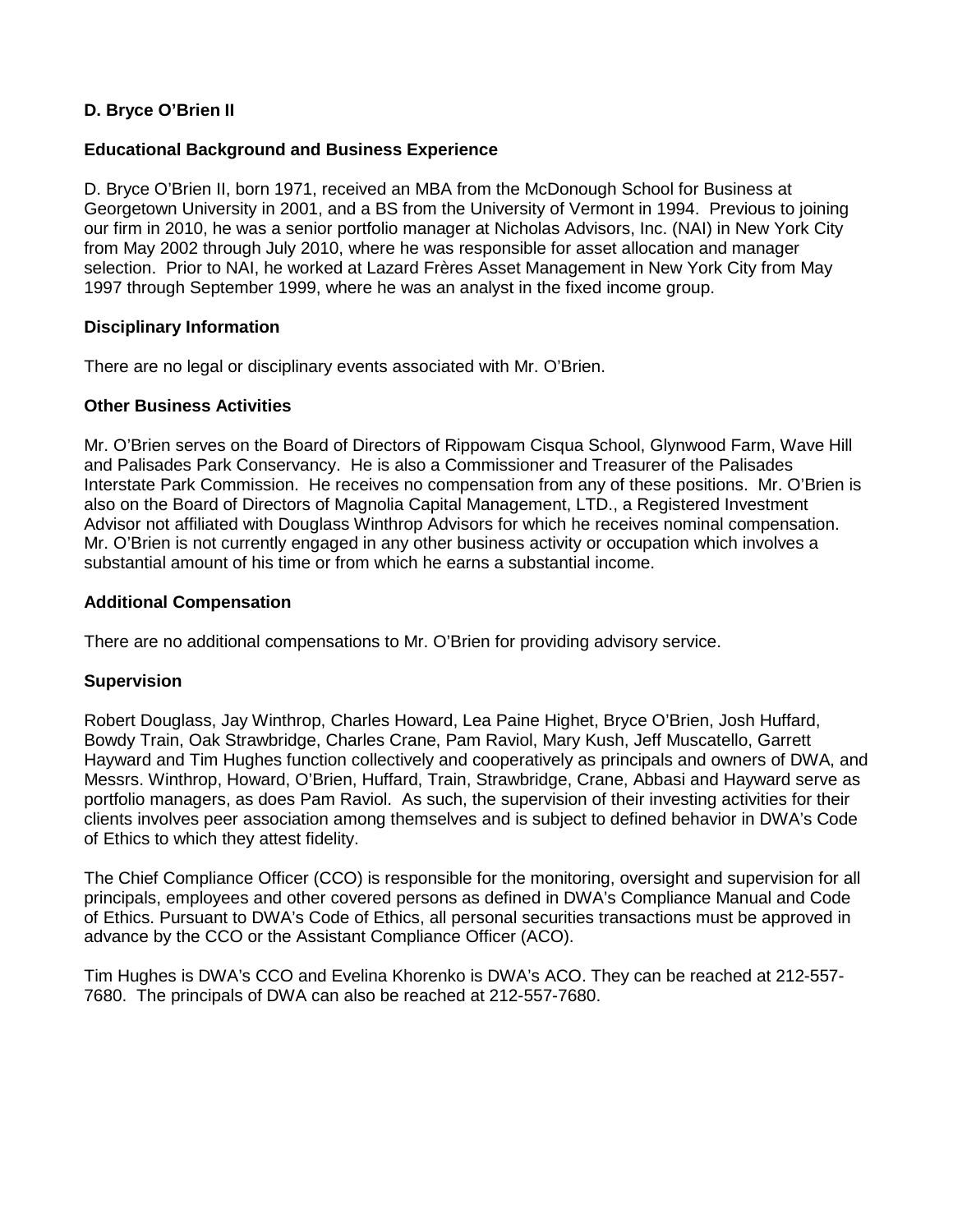# **Joshua C. Huffard**

# **Educational Background and Business Experience**

Joshua C. Huffard, born 1969, received a BA from Yale College in 1992. Previous to joining our firm in 2013, he was a Founder of Consor Capital LLC, a private equity firm based in San Francisco focused on consumer oriented growth companies. He founded the firm in 2003. Prior to Consor, he was a Principal at Sterling Payot Company in San Francisco from 1994 to 2001, where he led venture capital investments and provided strategic advisory services to small and large companies seeking to leverage emerging communication technologies. Prior to Sterling Payot, he was an analyst in the Merchant Banking Group at Donaldson, Lufkin & Jenrette in New York City from 1992 to 1994.

# **Disciplinary Information**

There are no legal or disciplinary events associated with Mr. Huffard.

# **Other Business Activities**

Mr. Huffard is a manager of the General Partner of a Limited Partnership (LP) and is entitled to a carried interest in any profits earned by that LP. He is a member of the Board of Directors of two privately held companies. The majority owners of these companies are both clients of DWA. One is a sibling of one of DWA's principals whose account is managed by Jay Winthrop and the other is Mr. Huffard's cousin whose accounts are managed by Mr. Huffard.

Mr. Huffard serves on the Board of Directors of One Revolution and is the Co-Chair of the Advisory Council of NOLS. He is not currently engaged in any investment related business or occupation other than DWA. Mr. Huffard is not currently engaged in any other business activity or occupation which involves a substantial amount of his time or from which he earns a substantial income.

# **Additional Compensation**

There are no additional compensations to Mr. Huffard for providing advisory service.

# **Supervision**

Robert Douglass, Jay Winthrop, Charles Howard, Lea Paine Highet, Bryce O'Brien, Josh Huffard, Bowdy Train, Oak Strawbridge, Charles Crane, Pam Raviol, Mary Kush, Jeff Muscatello, Garrett Hayward and Tim Hughes function collectively and cooperatively as principals and owners of DWA, and Messrs. Winthrop, Howard, O'Brien, Huffard, Train, Strawbridge, Crane, Abbasi and Hayward serve as portfolio managers, as does Pam Raviol. As such, the supervision of their investing activities for their clients involves peer association among themselves and is subject to defined behavior in DWA's Code of Ethics to which they attest fidelity.

The Chief Compliance Officer (CCO) is responsible for the monitoring, oversight and supervision for all principals, employees and other covered persons as defined in DWA's Compliance Manual and Code of Ethics. Pursuant to DWA's Code of Ethics, all personal securities transactions must be approved in advance by the CCO or the Assistant Compliance Officer (ACO).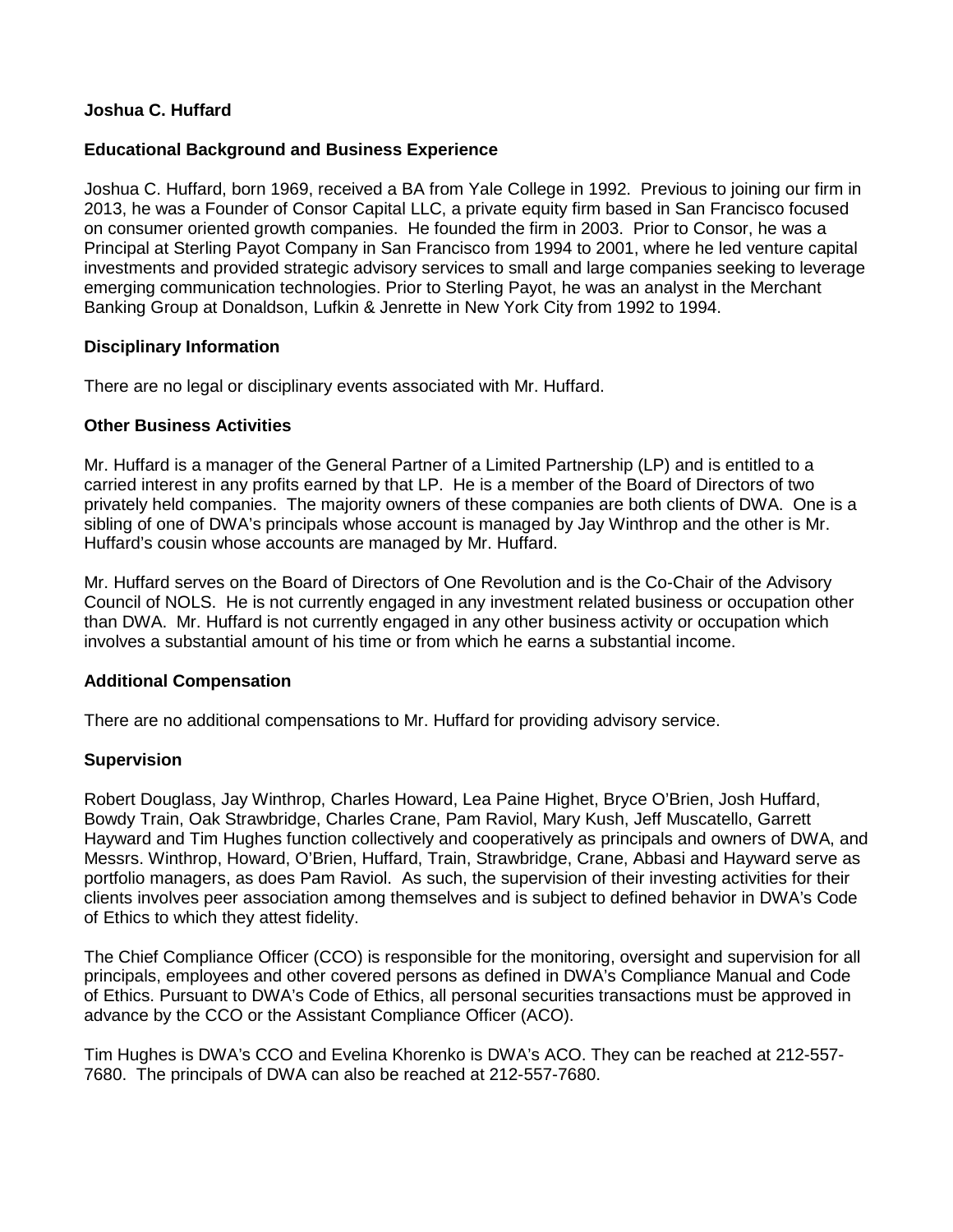# **C. Bowdoin Train**

# **Educational Background and Business Experience**

C. Bowdoin Train, born 1955, received a JD from the Georgetown University Law Center in 1982 and a BA from Trinity College in Hartford, CT in 1977. Prior to joining DWA in 2014, he has been a principal in The Grosvenor Funds, a venture capital firm based in Washington, DC since 1995. Since 2012 he has also been a Founder and Managing Member of BlueWing Asset Management, an advisor to a hedge fund based in Washington DC that invests in mortgage backed securities. Prior to The Grosvenor Funds, he was a consultant at Clean Air Capital markets from 1994 to1995. Prior to Clean Air Capital Markets, he worked at Don Clay Associates from 1993 to 1994. He was Deputy Assistant Administrator for the Office of Solid Waste and Emergency Response for the United States Environmental Protection Agency from 1990 to 1993. Prior to USEPA, he practiced law with the Washington, DC-based law firm, Shaw Pittman Potts and Trowbridge, now known as Pillsbury Winthrop Shaw Pittman LLP, beginning in 1982.

#### **Disciplinary Information**

There are no legal or disciplinary events associated with Mr. Train.

# **Other Business Activities**

Mr. Train is the Managing Member of two family Limited Liability Corporations, for which he receives no compensation. Mr. Train serves on the Board of Directors of the Waterfowl Research Foundation, on the Advisory Board of the Civil Courage Prize and on the National Council of the World Wildlife Fund.

He is not currently engaged in any investment related business or occupation other than DWA. Mr. Train is not currently engaged in any other business activity or occupation which involves a substantial amount of his time or from which he earns a substantial income.

#### **Additional Compensation**

There are no additional compensations to Mr. Train for providing advisory service.

#### **Supervision**

Robert Douglass, Jay Winthrop, Charles Howard, Lea Paine Highet, Bryce O'Brien, Josh Huffard, Bowdy Train, Oak Strawbridge, Charles Crane, Pam Raviol, Mary Kush, Jeff Muscatello, Garrett Hayward and Tim Hughes function collectively and cooperatively as principals and owners of DWA, and Messrs. Winthrop, Howard, O'Brien, Huffard, Train, Strawbridge, Crane, Abbasi and Hayward serve as portfolio managers, as does Pam Raviol. As such, the supervision of their investing activities for their clients involves peer association among themselves and is subject to defined behavior in DWA's Code of Ethics to which they attest fidelity.

The Chief Compliance Officer (CCO) is responsible for the monitoring, oversight and supervision for all principals, employees and other covered persons as defined in DWA's Compliance Manual and Code of Ethics. Pursuant to DWA's Code of Ethics, all personal securities transactions must be approved in advance by the CCO or the Assistant Compliance Officer (ACO).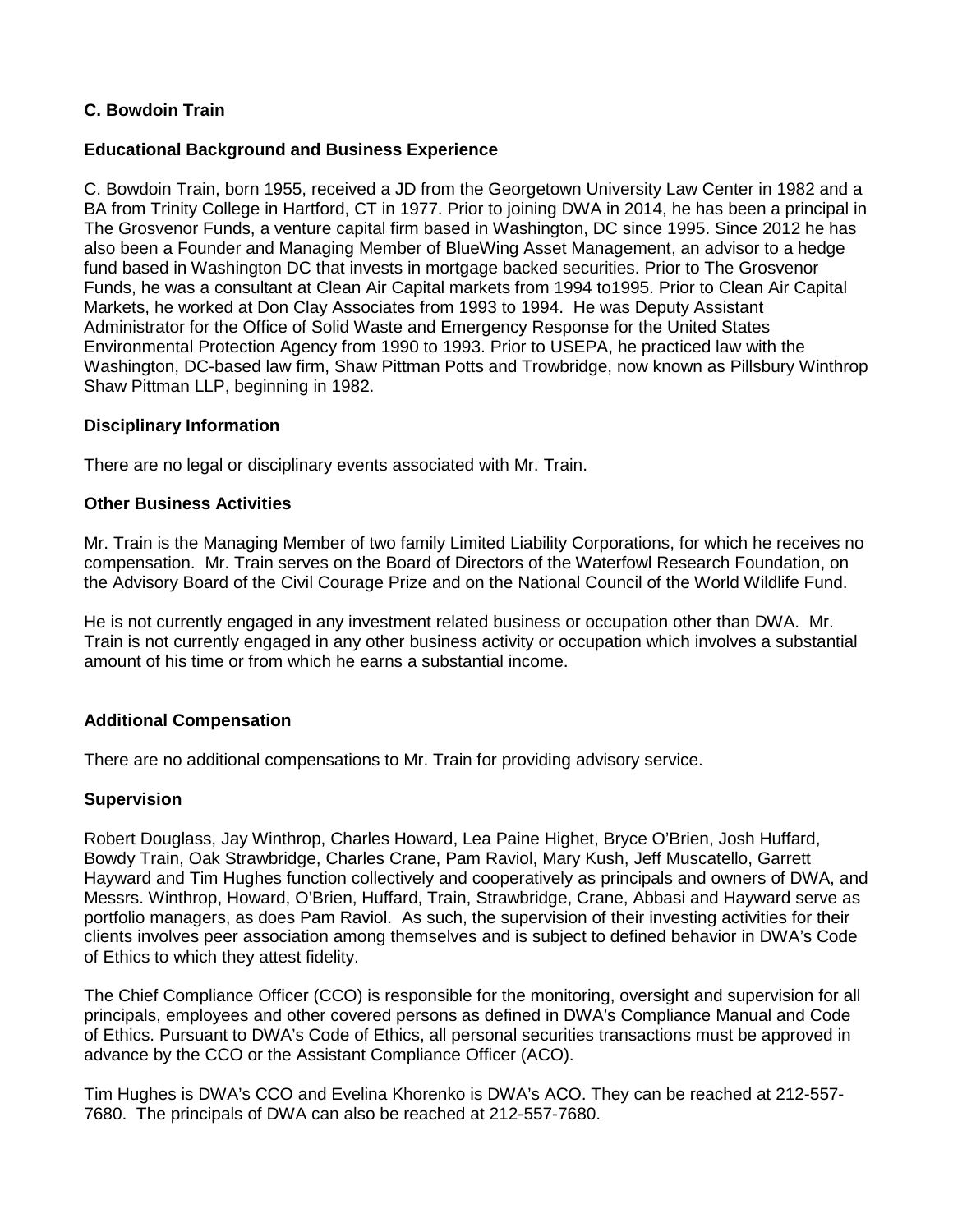# **W. Oak Strawbridge**

## **Educational Background and Business Experience**

W. Oak Strawbridge, born 1971, received an MBA from the McDonough School of Business – Georgetown University in 2000, and a BA from The George Washington University in 1994. He was Chief Financial Officer and Partner at the Grosvenor Funds, a Washington, DC based venture capital firm from 2000 through 2015, where he made and managed venture investments primarily in earlystage technology and healthcare companies. In connection with his role at Grosvenor, Mr. Strawbridge served on the Boards of Directors of a number of the firm's portfolio companies, either as a member or an observer. In addition to his role as an investment professional, he managed investor relations, audit, tax and compliance activities for Grosvenor. In 2012 he founded and became Principal of BlueWing Asset Management, an advisor to a hedge fund based in Washington DC that invested in mortgage backed securities. From 1997 through 1998 he worked for IGOR Communications as a marketing consultant to technology companies and trade associations in Washington, DC. From 1995 to 1996 he was a systems analyst for Subsystems Technologies, Inc. a Washington, DC-based provider of technology services to the Federal Government.

#### **Disciplinary Information**

There are no legal or disciplinary events associated with Mr. Strawbridge.

#### **Other Business Activities**

Mr. Strawbridge serves on the Board of Directors of the Washington Home and Community Hospices and the Sibley Memorial Hospital Foundation. He is not currently engaged in any investment related business or occupation other than DWA. Mr. Strawbridge is not currently engaged in any other business activity or occupation which involves a substantial amount of his time or from which he earns a substantial income.

#### **Additional Compensation**

There are no additional compensations to Mr. Strawbridge for providing advisory service.

#### **Supervision**

Robert Douglass, Jay Winthrop, Charles Howard, Lea Paine Highet, Bryce O'Brien, Josh Huffard, Bowdy Train, Oak Strawbridge, Charles Crane, Pam Raviol, Mary Kush, Jeff Muscatello, Garrett Hayward and Tim Hughes function collectively and cooperatively as principals and owners of DWA, and Messrs. Winthrop, Howard, O'Brien, Huffard, Train, Strawbridge, Crane, Abbasi and Hayward serve as portfolio managers, as does Pam Raviol. As such, the supervision of their investing activities for their clients involves peer association among themselves and is subject to defined behavior in DWA's Code of Ethics to which they attest fidelity.

The Chief Compliance Officer (CCO) is responsible for the monitoring, oversight and supervision for all principals, employees and other covered persons as defined in DWA's Compliance Manual and Code of Ethics. Pursuant to DWA's Code of Ethics, all personal securities transactions must be approved in advance by the CCO or the Assistant Compliance Officer (ACO).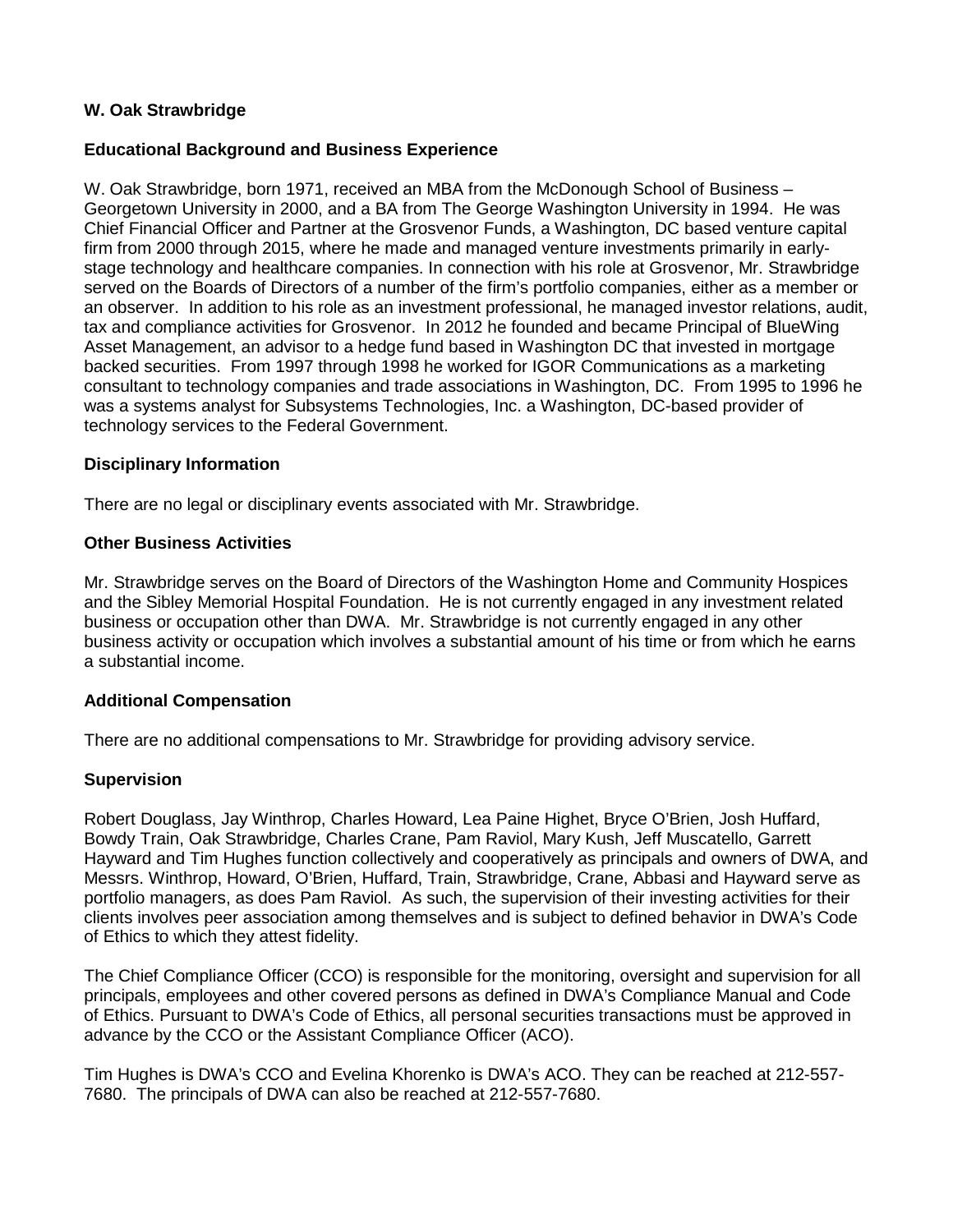# **Pamela L. W. Raviol**

# **Educational Background and Business Experience**

Pamela L. W. Raviol, born in 1964, received a BA from Mount Holyoke College in 1986. Previous to joining our firm in 2018, she was a Managing Member and Portfolio Manager at Train, Babcock Advisors LLC in New York City and was employed there from September 1986 through December 2017.

#### **Disciplinary Information**

There are no legal or disciplinary events associated with Ms. Raviol.

# **Other Business Activities**

Ms. Raviol is not currently engaged in any other investment related business or occupation. In addition, Ms. Raviol is not currently engaged in any other business activity or occupation which involves a substantial amount of her time or from which she earns a substantial income.

# **Additional Compensation**

There are no additional compensations to Ms. Raviol for providing advisory service.

# **Supervision**

Robert Douglass, Jay Winthrop, Charles Howard, Lea Paine Highet, Bryce O'Brien, Josh Huffard, Bowdy Train, Oak Strawbridge, Charles Crane, Pam Raviol, Mary Kush, Jeff Muscatello, Garrett Hayward and Tim Hughes function collectively and cooperatively as principals and owners of DWA, and Messrs. Winthrop, Howard, O'Brien, Huffard, Train, Strawbridge, Crane, Abbasi and Hayward serve as portfolio managers, as does Pam Raviol. As such, the supervision of their investing activities for their clients involves peer association among themselves and is subject to defined behavior in DWA's Code of Ethics to which they attest fidelity.

The Chief Compliance Officer (CCO) is responsible for the monitoring, oversight and supervision for all principals, employees and other covered persons as defined in DWA's Compliance Manual and Code of Ethics. Pursuant to DWA's Code of Ethics, all personal securities transactions must be approved in advance by the CCO or the Assistant Compliance Officer (ACO).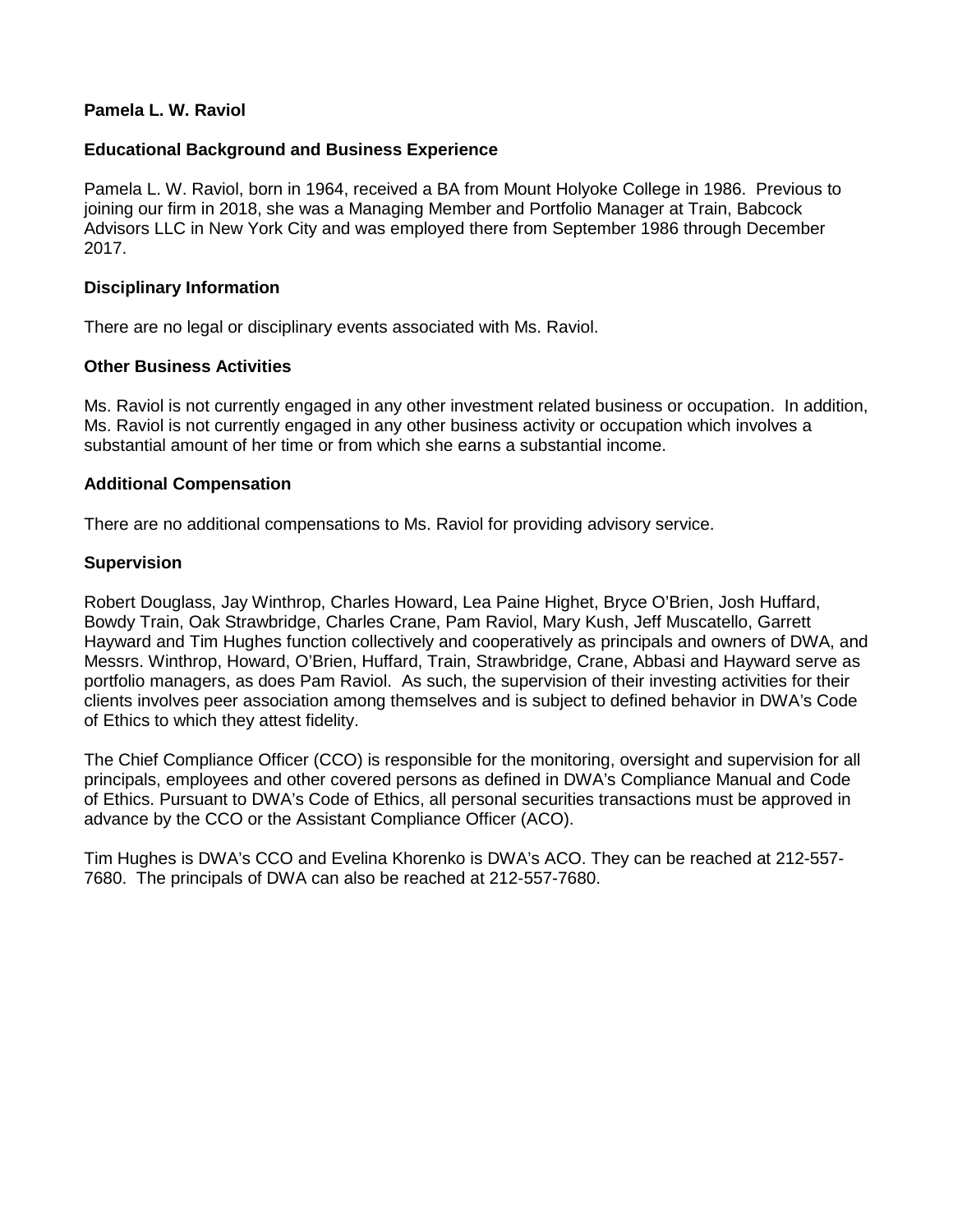# **Charles G. Crane**

# **Educational Background and Business Experience**

Charles G. Crane, born 1959, received an MBA from the Tuck School of Business in 1983, and an AB from Dartmouth College in 1981. Previous to joining our firm in 2009, he was a Founder and Managing Member of Scotsman Capital Management LLC (SCM) in New York City from January 2004 through June 2009, where we was an analyst and portfolio manager. Prior to SCM, he was the Managing Partner and Chief Investment Officer for Victory SBSF Capital Management (SBSF) in New York City from November 1988 through December 2003, where he was an analyst and portfolio manager. He was also the Chief Market Strategist for Victory Capital Management, the parent of SBSF, in Cleveland, Ohio from July 1997 through June 2000. Prior to SBSF, he was a Senior Vice President of Prudential Bache Securities (PBS) in New York City from September 1986 through October 1988, where he was an analyst responsible for the media industry. Prior to PBS, he was a Vice President of Oppenheimer & Co., Inc. in New York City from July 1983 through August 1986, where he was an analyst responsible for covering the advertising and household products industries.

# **Disciplinary Information**

There are no legal or disciplinary events associated with Mr. Crane.

#### **Other Business Activities**

Mr. Crane serves on the Board of Directors of the Flea Theater and the Center for Business, Government & Society at the Tuck School. He is not currently engaged in any investment related business or occupation other than DWA. Mr. Crane is not currently engaged in any other business activity or occupation which involves a substantial amount of his time or from which he earns a substantial income.

#### **Additional Compensation**

There are no additional compensations to Mr. Crane for providing advisory service.

#### **Supervision**

Robert Douglass, Jay Winthrop, Charles Howard, Lea Paine Highet, Bryce O'Brien, Josh Huffard, Bowdy Train, Oak Strawbridge, Charles Crane, Pam Raviol, Mary Kush, Jeff Muscatello, Garrett Hayward and Tim Hughes function collectively and cooperatively as principals and owners of DWA, and Messrs. Winthrop, Howard, O'Brien, Huffard, Train, Strawbridge, Crane, Abbasi and Hayward serve as portfolio managers, as does Pam Raviol. As such, the supervision of their investing activities for their clients involves peer association among themselves and is subject to defined behavior in DWA's Code of Ethics to which they attest fidelity.

The Chief Compliance Officer (CCO) is responsible for the monitoring, oversight and supervision for all principals, employees and other covered persons as defined in DWA's Compliance Manual and Code of Ethics. Pursuant to DWA's Code of Ethics, all personal securities transactions must be approved in advance by the CCO or the Assistant Compliance Officer (ACO).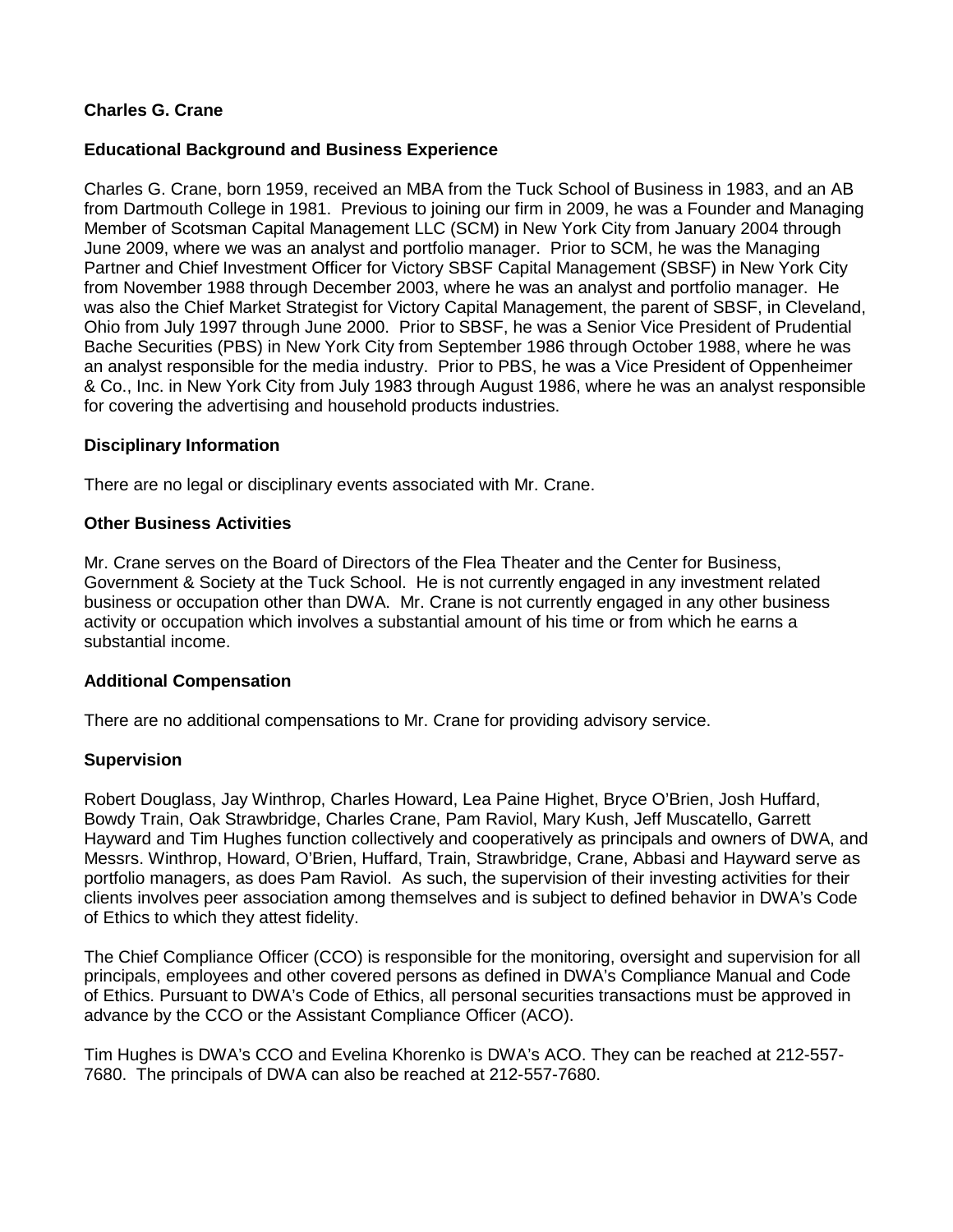# **Daniel R. Abbasi**

# **Educational Background and Business Experience**

Daniel R. Abbasi, born 1964, received a BA from Harvard College in 1986, an MA from Stanford University in 1988, an MBA from Harvard Business School in 1998, a PhD from Stanford University in 2011.

Prior to joining Douglass Winthrop in February 2020, he was a Senior Fellow with Conservation International from 2018 to 2020, during which he engaged in non-profit sustainability work supported by grants from the Hewlett Foundation and ClimateWorks Foundation. Mr. Abbasi was interim CEO of Flowcastings GmbH, a Germany-based manufacturing company, from 2013 to 2016. From 2011 to 2016, he was also an advisor to, and grantee of, The Children's Investment Fund Foundation on climate change issues. He was a co-founder in 2011 of The Years Project, a media platform that produced a TV series on climate change, for which he was a paid Executive Producer from 2011 to 2014. Mr. Abbasi was a private equity investor with MissionPoint Capital Partners from 2006 to 2011.

# **Disciplinary Information**

There are no legal or disciplinary events associated with Mr. Abbasi.

# **Other Business Activities**

Mr. Abbasi serves on the Board of Directors of Institute of Transportation & Development Policy and on the Advisory Board of Influence Map.

Mr. Abbasi is not currently engaged in any investment related business or occupation other than DWA. Mr. Abbasi is not currently engaged in any other business activity or occupation which involves a substantial amount of his time or from which he earns substantial income.

# **Additional Compensation**

There are no additional compensations to Mr. Abbasi for providing advisory service.

#### **Supervision**

Robert Douglass, Jay Winthrop, Charles Howard, Lea Paine Highet, Bryce O'Brien, Josh Huffard, Bowdy Train, Oak Strawbridge, Charles Crane, Pam Raviol, Mary Kush, Jeff Muscatello, Garrett Hayward and Tim Hughes function collectively and cooperatively as principals and owners of DWA, and Messrs. Winthrop, Howard, O'Brien, Huffard, Train, Strawbridge, Crane, Abbasi and Hayward serve as portfolio managers, as does Pam Raviol. As such, the supervision of their investing activities for their clients involves peer association among themselves and is subject to defined behavior in DWA's Code of Ethics to which they attest fidelity.

The Chief Compliance Officer (CCO) is responsible for the monitoring, oversight and supervision for all principals, employees and other covered persons as defined in DWA's Compliance Manual and Code of Ethics. Pursuant to DWA's Code of Ethics, all personal securities transactions must be approved in advance by the CCO or the Assistant Compliance Officer (ACO).